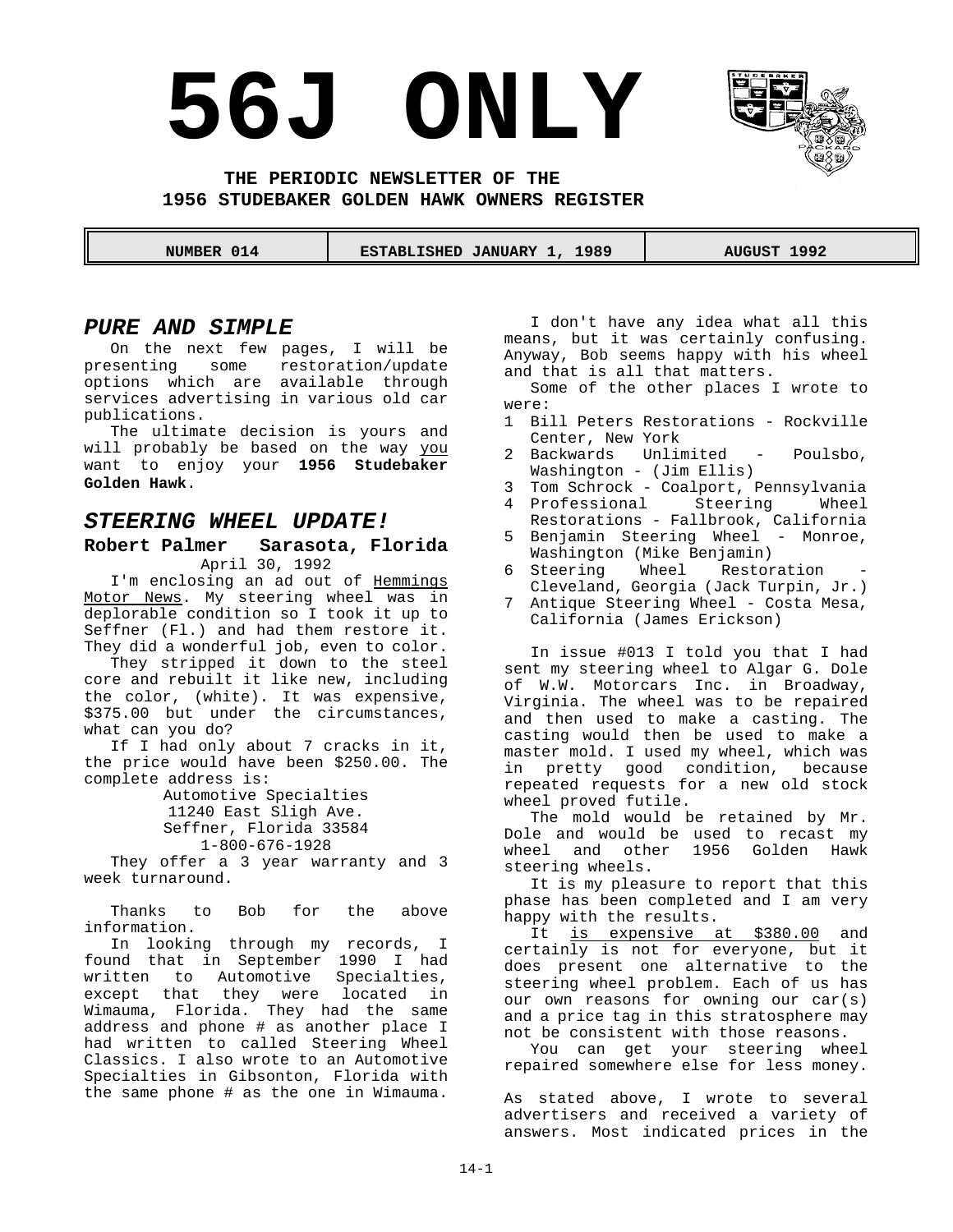range of \$125.00 to \$300.00. The problem with "repairing" a wheel is that when completed, some part of the wheel will still consist of the old plastic. The quality of which is the very reason for having the wheel repaired in the first place. It may look good for a while, but won't the part that wasn't repaired continue to deteriorate?

An article in the December 1991 issue of Classic Auto Restorer written by *Tim Howley* provided some history and insight into the business of "remanufacturing" plastic steering wheels. Two companies supplying information for the article were:

> The J. B. Donaldson Company 2533 W. Cypress Phoenix, Arizona 85009 602-278-4505

and

Algar G. Dole c/o W W Motor Cars & Parts, Inc. 132 North Main Street Broadway, Va 22815 703-896-8243

The article explained how experts rebuild a wheel. The result is not a repaired wheel (one with the cracks filled in), but a remanufactured wheel with all **new** plastic. Part of the article follows:

*Reproduction plastic steering wheels are now cast monolithically. Beginning with the old wheel, a casting is made, then a mold is made from the casting. There can be real problems bringing in an old wheel to a remanufacturer. The ring may not be perfect, or the plastic may have shrunk with age to the point where it is not perfectly round all the way around. It is best to go to a remanufacturer who already has a mold for a wheel exactly like yours. He will use your old wheel with its ring.*

Unfortunately, I could not find a manufacturer who already had a mold for my wheel and I did not have an NOS steering wheel to send. I decided to take my chances using my old wheel.

I wrote to both companies explaining our steering wheel situation. For whatever reason, the J. B. Donaldson Company <u>did not</u> respond, but I did receive an answer from Algar G. Dole. He did not have a mold for our steering wheel, but agreed to restore my wheel

and make a mold from it. He would then chip all the plastic from my newly restored wheel and recast it using the

new mold. He said he would not charge me for the making of the mold.

Below is a portion of the article describing Mr. Dole and his process:

*Algar G. Dole, of Broadway, Virginia is one manufacturer who remanufactures steering wheels for Chryslers, Packards and Lincolns as well as General Motors products. He also does deluxe steering wheels for the lesser makes, including the mottled wheels, plus wheels for midfifties and later GM luxury cars. All of his wheels, regardless of complexity, run around \$400.*

*While Dole does not state the composition of the plastic used, he calls it a mottled plastic resin and he doesn't know what temperature variations it will withstand, but he seems to have a wide following of satisfied customers, particularly among Lincoln Zephyr and Lincoln Continental owners. He states that he has had no complaints about his wheels. Dole makes all types of wheels, including the old synthetic rubber wheels. He will make up special wheels, such as those that had chrome plated rings in the wheel handle. He does a lot of accessory and sixties steering wheels, as well.*

*Dole owns WW Motor Cars & Parts, a restoration shop. In 1984 he had a 1964 Olds convertible needing a steering wheel and many other plastic and rubber parts. Realizing that parts practically impossible to find, he decided to mold them. This led to his business in plastic and molded rubber parts, which still caters very much to the Sixties collector car trade.*

*Dole invested considerable time and money experimenting with molding techniques and plastics, eventually devising a process that worked out quite well. The color is matched to the original and is suspended throughout the plastic. Finally, the wheel is sealed in photo-resistant clear plastic to protect the pigment from ultraviolet rays.*

*Many restorers say that there is no epoxy that will hold up for any length of time. Some owners have decided to simply fill in the cracks with epoxy and then paint the wheel to ivory or maroon or whatever color the wheel was originally. Cracks will probably reappear in time, but the customer isn't*

*spending \$300 or \$400. Dole used to repair steering wheels but decided to stop doing it, due to those cracking problems.*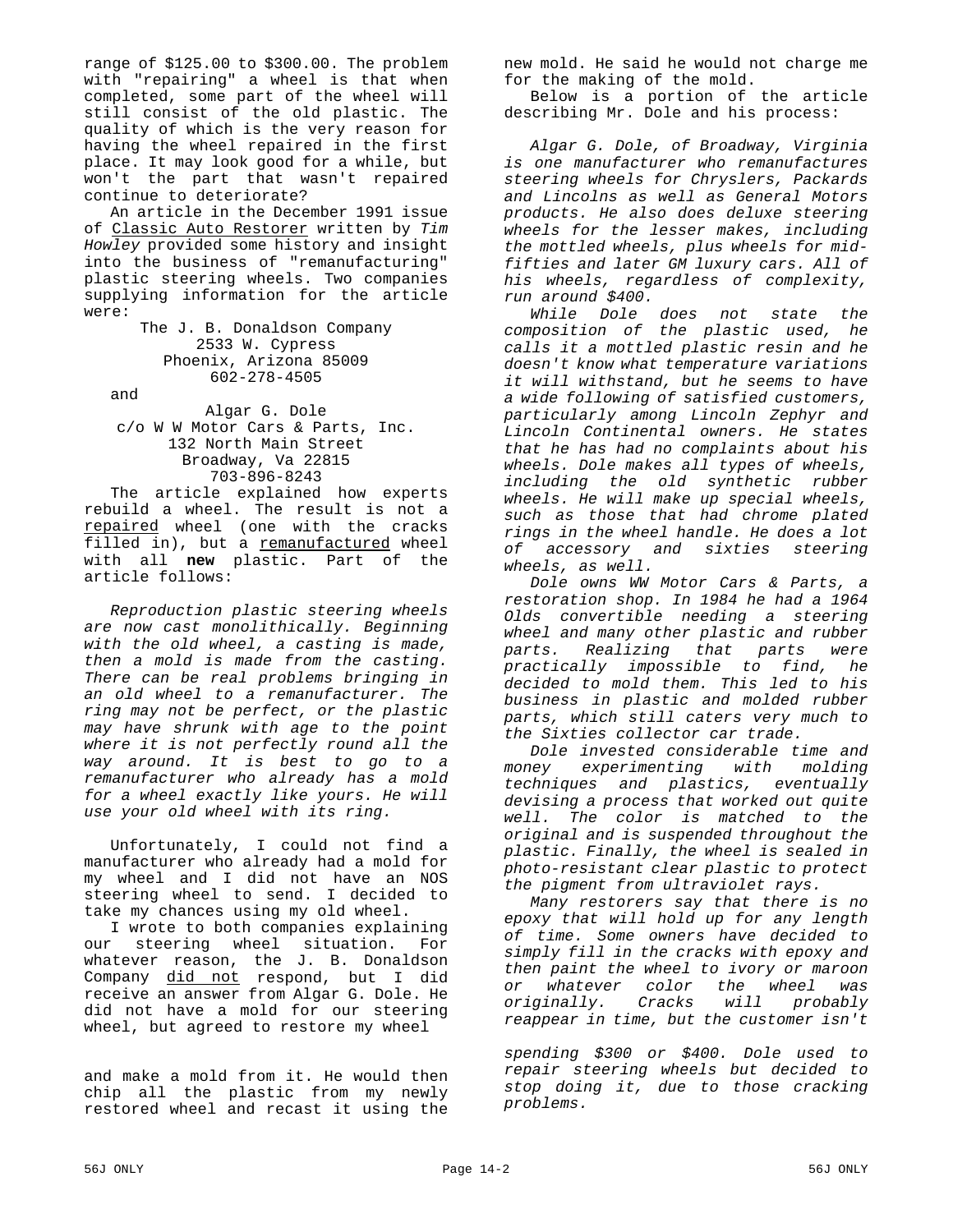The Lincoln Continental Owners Club had an article in the November-December 1989 issue of its newsletter, The Way of the Zephyr entitled Reproduction Steering Wheels from Algar G. Dole. Here is the text from that article.

*Since 1970, I have bought, driven, restored and sold several cars, but I always found that it was hard to get parts, especially plastic.*

*In 1984 I purchased a 1954 Olds Starfire Convertible and had WW Motor Cars & Parts, Inc., a local restoration shop, begin restoration on it. We soon confirmed our belief that it would be almost impossible to locate plastic and rubber parts for this car. As I had an art background, WW Motor Cars began encouraging me to make my own parts, which I did, starting with some of the small parts. This led to making parts for WW Motors Cars which included steering wheels.*

*As local requests for steering wheels arose, I invested more time and money, experimenting with moulding techniques and plastics, devising a process that worked very well. The color is matched to the original and is suspended throughout the plastic, not painted on.*

*I then seal the wheel in a nonphotomechanical clear plastic to protect the pigment in the steering wheel from the sun's harmful rays.*

*Not long after running ads in Hemmings Motor News, I started doing work for private individuals, as well as restoration shops such as Baywood, Batista, Sun Valley, etc. My technique, which allows for casting on your core, enables me to do both plastic and hard rubber steering wheels. I can cast clear, translucent, garnet, opaque or any combination.*

*Steering wheel repair is \$145.00 and I do reserve the right to refuse unrepairable wheels. Full wheel castings are \$380.00 unless otherwise quoted, and shift knobs are \$35.00. My turnaround time is generally four to six weeks. I pay for UPS, packaging and insurance back to you. Next-day air and two-day air is available at your request and expense.*

Well, that's the story on my 1956 Golden Hawk steering wheel. Although a NOS wheel would have been a better base to start with, I think it turned out very well. We now have a manufacturer who has a mold for our wheel.

Anyone wishing to have his/her car's steering wheel recast can send the wheel, along with a check in the amount of **\$380.00** to:

*Algar G Dole c/o WW Motor Cars & Parts, Inc. 132 Main st. Broadway, Va. 22815. 703-896-8243 FAX: 703-896-8244.*

Several of you have indicated that you have replaced your wheel with an incorrect one and disposed of your original. That is unfortunate as your original could have been saved. There may however still be some wheels possibly from other, pre 1957, C-K bodied cars which might use the same core.

I spoke with WW Motor Cars & Parts owner, Jack Wenger, who said he could probably make the 4 little rings that go around the rim. He would have to add his cost (which he feels will be "nominal") to the price of the wheel but didn't know how much that would be until he actually did one.

When you send your wheel, be sure to note that the wheel is for a 1956 Studebaker Golden Hawk. Do not send them an incorrect wheel unless you know for certain that the **core** is the same and you are willing to pay for the rings.

If someone would like to give the J.B. Donaldson Company a try, it would be interesting to compare results. The cost to repair a wheel at his facility is \$300.00 plus the cost of the plastic.

Information from the article on Donaldson is presented below:

*Donaldson started casting steering wheels about 16 years ago. At that time there were a few people casting steering wheels, but they were using polyester resins (fiberglass), which weren't able to withstand thermal shock. The wheels he manufactures today can withstand a temperature range from -35° to +210°. The material is not a polyester; it is a material designed specifically to simulate the original Tenite (a product developed by Eastman Kodak) in texture, appearance and durability, but is considerably cheaper.*

*Donaldson first strips the old plastic, paints the metal ring the* 

*appropriate color, and recasts the plastic, finally removing the finished wheel from the mold and hand-finishing it. Once the wheel is molded or cast, the flashing left as a result of the tooling is hand finished. It is very time consuming to make these wheels: most is spent on buffing and hand*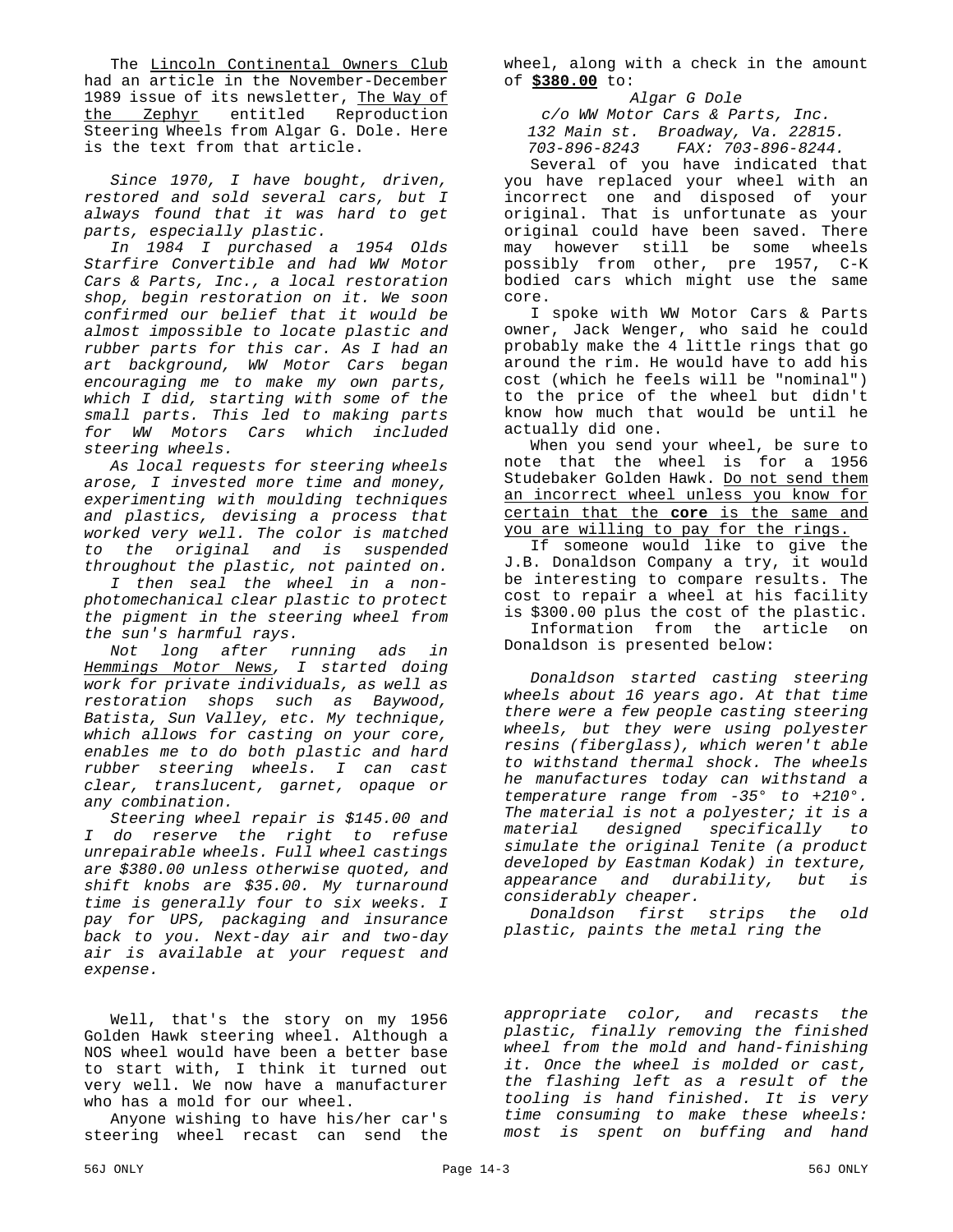*finishing. He must start with a wheel that is a little too big and then sand it down to the correct diameter. He estimates that the average time involved in making a GM plastic wheel is about 13 hours.*

*Donaldson believes his company is the largest of its kind in the world.* (NOTE: Too bad he doesn't have someone there to answer the mail. Sorry, I couldn't resist.)

#### *THE LEATHERIQUE MYSTIQUE*

My first 1956 Golden Hawk had been sitting since 1968 when I purchased it in 1983. Although the car spent part of those 15 years in it's owner's garage, the interior was in sad shape because of so many years in the Florida sun. The dash board vinyl was cracked and the seats were so dry that the cushion material had to be replaced.

The door panels were all dried out at the bottom and the cardboard backing was in shreds. The arm rests were cracked and the vinyl had fused to the plastic underneath, due to the heat.

I wasn't able to save the seats, but I thought I'd like to see if the door panels could be spared. I saw an ad in Hemming's Motor News about a leather and vinyl restoration product called *Leatherique*.

I haven't seen *Leatherique* ads for several years. The last time I purchased the product was in 1988. Originally, I purchased it from the Clausen Company in Fords, N. J.

The last information I have is that it was owned by George C. Pavlisko. The address *was* Leatherique Restoration Products, 369 Blanding Blvd. Suite N-05, Orange Park, Florida 32073. A call to the phone # 904-276-2220 produced a message stating the number was no longer in service.

They had a kit which consisted of a rejuvinator oil, solvent cleaner, paint brush, sand paper, crack filler, and the Leatherique which is a paint type product. I had to have my paint custom matched in light rose mist and dark rose mist to match the interior of my Mocha/Doeskin car. The cost of an 8 oz.

can in standard colors was \$13.00. The price rose to \$30.25 for a color match.

I had new backing put on the door panels and had the arm rests reconstructed and covered with white vinyl. I used white in place of the light rose mist because nobody on this planet had anything that would match the color I needed.

I used the products in the kit on my door panels and the rear panels per the instructions and was ready to paint.

The color match (2 colors) was perfect and one coat covered all the scratches and the white vinyl arm rests. It even covered the primer which got on the bottom when the previous owner removed the carpet and painted the floor.

The paint went a long way so I also painted the dash liner, kick panels, and the rear shelf. I even used it on my headliner.

The brush cleaned up with water and I used it several times. The two main lessons I learned were to use a thin coat and to wait for it to dry before applying another coat.

I was able to save my door panels and at a fraction of the cost of new vinyl, materials, and labor. If the panels ever become marred for some reason, I can just paint them again.

The seats were too far gone and I would have been leery to paint them due to the nature of their use. However, I read an article about *Leatherique* written by *Terry Boyce* who used it on the seats of his project car and he gave a very good review.

I know it seems silly to tell you about a product that apparently is no longer available, but I recently saw an ad for a product called *Surflex*. I sent for the free booklet and the information suggests the product is similar to *Leatherique*. A portion of the booklet dealing with refinishing vinyl is printed below:

*Unlike leather, which is a natural organic product, vinyl and other imitations are of chemical composition. Impregnated with plasticizers, they generally remain supple for quite a long time. When the plasticizers eventually migrate into the atmosphere, there is nothing that can be done to re-soften these materials. Surface blemishes such as rips or tears and holes can be* 

*repaired in the same manner as with leather, and they can be refinished!*

*The surface should be thoroughly cleaned with a good detergent or solvent (that will not dissolve the vinyl) and it should be lightly sanded with either fine sandpaper or fine steel wool. Once prepared in this manner, the recoloring procedure is the same as for leather.*

*Begin in an inconspicuous area such as a seat back or bottom and apply a*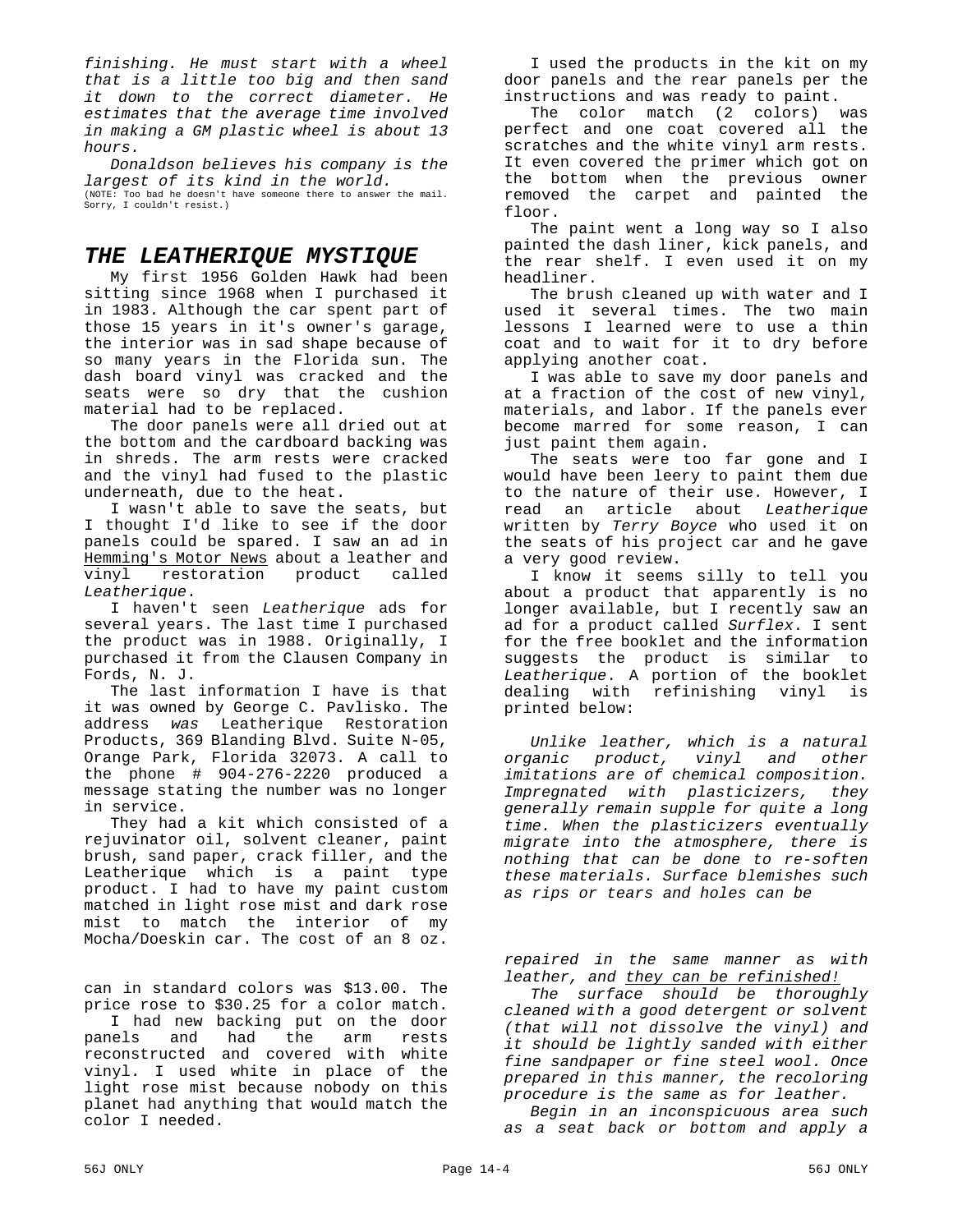*thin coat of "SURFLEX" Flexible Surface Colorant, concentrating on even application rather than good color coverage. Do not re-stroke partially dried areas to avoid leaving brush marks. As soon as the first coat is dry to the touch, a second coat, can be applied. If necessary, touch up with a third coat. Use varied brush strokes (half-circles, cross-hatches, etc.) to eliminate any brush mark patterns.*

Application of Surflex can also be done by spraying, however if it is anything like Leatherique, brushing provided excellent results. Leather is the intended use for both Leatherique and Surflex, but it can do some good on vinyl as well.

A free booklet can be obtained by writing to:

#### COLOR PLUS P. O. BOX 404 KEARNY, N.J. 07032 201-659-4708

If anyone tries *Surflex*, let me know how it works and I'll pass the information along. If it is anything like *Leatherique*, and it seems to be, it could present an alternative to a complete reupholstery job.

## *MODERN "TACH"NOLOGY*

APT Specialists Inc. ran an ad in the May issue of Hemmings Motor News which stated they could convert Studebaker tachometers to modern circuitry.

I sent for the information and received the following letter and information from President Charles E. Kulbeth.

*Thanks for the note about 1956 Golden Hawk.*

*To convert a factory hawk tachometer to modern circuitry, it will cost \$150.00 + S/H with a 1 year warranty. We do have some tachometers that are mechanical, \$59.00 and electronic,* 

*\$95.00, both of which could be converted to look like a Hawk tachometer.*

*#1 To do the mechanical: we would have to change the dial, \$50.00± and convert to electric, \$150.00.*

*#2 To do the electric after market tachometer, we would have to change the dial and recalibrate the circuitry. Dial \$50.00±, calibrate \$30.00, Tach \$95.00.*

*1 Mechanical convert 2 Electric convert \$59.00 New Tach \$95.00 New Tach \$50.00 Dial Convert \$50.00 Dial \$125.00 to \$150.00 \$300.00 Calibrate \$234.00 to \$259.00 \$175.00 + S/H We do offer quantity prices on repairs and parts. If you can find some Stewart Warner tachs, we could convert them to look like Hawk tachs too!*

Many of you have indicated a desire to locate a new tachometer and/or sending unit. We discussed tachometers in issue #006 and member **Richard Poe** of Cincinnati, Ohio provided information on a Stewart Warner tachometer model #82161 which looked like the one in our cars, but didn't require the distributor mounted sending unit (see issue #007).

# *TAIL LIGHT HOUSINGS*

Over the past few years, many of you have asked about tail light housings. These have been difficult to find and very expensive when a search proved successful.

 The 1992 parts catalog from Ed Reynolds' *Studebaker of California*, which features member Robert Fitch's 1956 Golden Hawk on the front cover, lists tail light housings as available for \$125.00 each side. I called owner Ed Reynolds to find out more. These are reproductions and I haven't seen what they look like. If anyone buys a pair, let me know how you like them and I will pass the word.

I have seen a few NOS housings over the years in the \$250 - \$330 per pair range. You will have to make your own decision on the housings, but I think the catalog is a pretty good buy and lists quite a few 1956 Golden Hawk items.

Catalogs can be purchased by sending \$3.00 to:

*Studebaker of California 1400 Santa Fe Avenue Long Beach, California 90813 213-435-0157 FAX 213-436-3074*

# *OIL PUMP SERVICE UPDATE*

Issue #013 contained a note from member Bob Edwards of Jacksonville, Florida. Bob reported talking to someone at Packards International who told him they no longer were providing the oil pump modification service.

If you had procrastinated having this service done on your oil pump, I'm sure that this was disappointing news.

I wrote to Packards International to see if they planned to continue the service at a later date.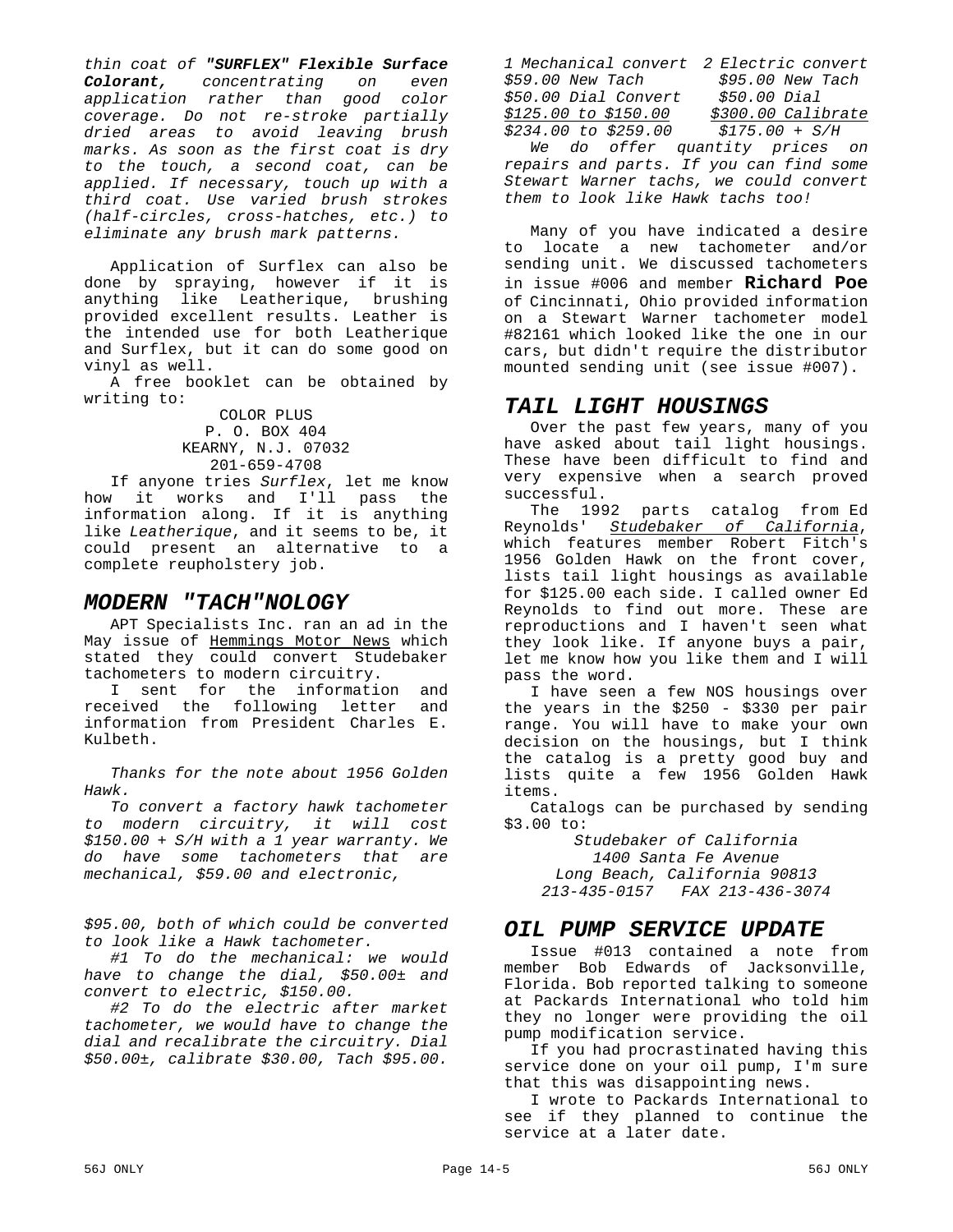I am happy to report that they *"still offer this service."* They included a catalog which explained the service and the new price of \$125.00. See issue #007 for a description of the process and the address. Please note the price has changed from \$100.00.

Member **Jim Lucas** of Augusta, Kansas also called to inform me that Packards International was still providing this service. Jim also stated that he had previously purchased a rebuilt oil pump (not from Packards International) and after installing it in his car, the lifter noise returned in about a week or two.

If your car has a problem with noisy valve lifters, even after they have been serviced, you might want to take advantage of this offer while it is available. I battled the problem for 6 years before this service corrected it. As far as I'm concerned, it was the difference between driving my car or letting it sit.

(NOTE: The person responding to my letter (no name was included) indicated that we 1956 Golden Hawk owners would be accepted as members of Packards international.)

**Dennis Duke** of Midland Texas also had some new information about the oil pump modification service. Here is what Dennis had to offer:

*"In regard to Bob Edwards' statement that Packards International no longer rebuilds and modifies the Packard oil pump, I have found that Terrill Machine Inc. does this modification.*

*They will install new gears and will brush the shaft end and install a bushing in the gear end on a new thicker end plate for \$100.00.*

*I also found that Egge Machine in Santa Fe Spring, Ca. will grind my camshaft. They can also supply many engine parts. I thought this might help someone".*

*The complete address is:*

*Terrill Machine Inc. Rt 2 Box 61 DeLeon, Texas 76444 817-893-2610*

So now, instead of losing this service altogether, it appears we now have two choices. It is nice to be able to report some good news.

#### *THE FORUM*

This section presents some questions for you to think about and provides discussion on members' questions from previous issues.

#### **DOOR PANEL MYLAR**

Member **Pete Olmstead** of Grandview, Washington stated that he believed the interior door panel mylar was gold, instead of silver, on Golden Hawks painted Ceramic Green/Snowcap White. He felt this may only be true of cars assembled at the Vernon (Los Angeles) plant.

Member **Jim Morgan** of Merritt Island, Florida is the original owner of a Green/White Golden Hawk, South Bend serial #6030766. Jim states that he didn't think gold mylar was available in 1956 and that Studebaker simply painted the silver mylar. His car came with silver mylar which was painted gold. Portions of the gold paint wore off in about a year, revealing the silver finish underneath.

He thinks all (Green/White?) 1956 Golden Hawks originally came with the gold painted mylar.

We have several members who have owned their car since new, but I think Jim has the only green/white car. No one else has come forward with an answer to this question.

#### **POINTS TO PONDER**

I'll print the responses in the next issue.

- 1. How often should you change your oil and lubricate the chassis if you only drive your 56J less than 3000 miles a year?
- 2. What type of insurance do you carry on your 56J and what type of driving (daily driver, showsparades-club functions only, etc.) do you do?
- 3. What effect would it have if you removed that big coil spring, the one which plops into the hood catch plate, from the hood release mechanism?



# **FROM THE MAILBAG**

(Letters are edited as required.)

#### *BILL GLASS VALHALLA, NEW YORK* April 20, 1992

We purchased those new window moulding strips to seal both front and rear windows. Neither fit properly and my front stainless trim suffered some heavy damage in the "glassier's" attempt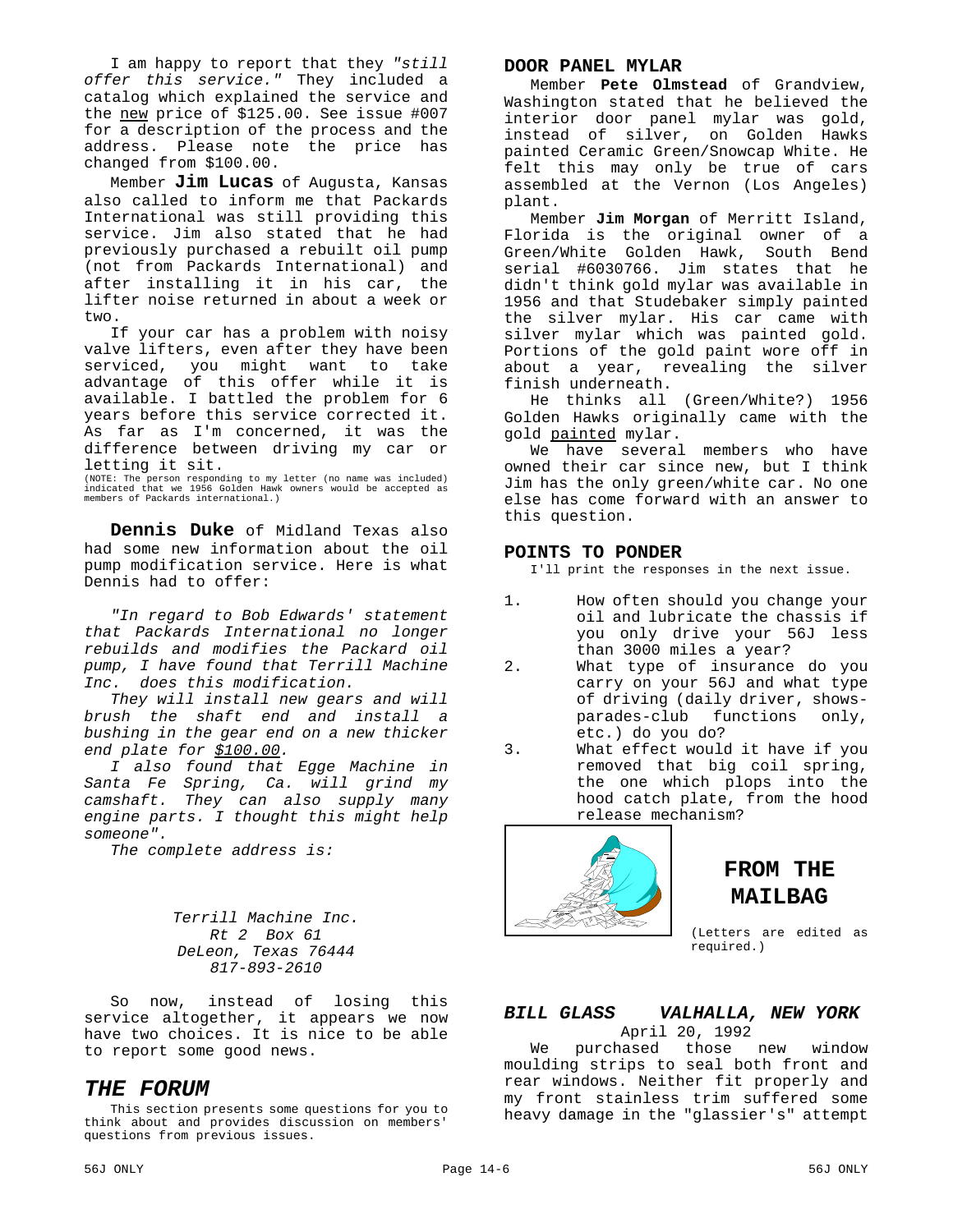to install it. The rear window is in, but no trim could be installed.

The reason is that the new rubber didn't fit properly. The garage owner asked me if the window expanded while it was out of the car. My wife told him the car shrank because I wet sanded it and as it dried, the water evaporated causing the car to shrink.

I was commended on the paint job and the way I put her together, but I did screw up on a few little things which I caution other owners to watch for.

Seems, according to Tony Caralla's grandson Wayne, even though a certain screw/bolt is called for, there are certain bolts/screws in Studebaker's design where the shoulders are different from those or any other automobile manufacturer. I had wondered why the car steered a little strange. It seems I had a lot of *slop* in the bolts holding the steering.

Big word of caution to anyone flat bedding a Hawk. Under no circumstance allow the towing company to secure the car by attaching chains to the lower control arms. It seems they will not take the bouncing. A neat trick I also discovered is that 56J lower control arms are very expensive and *rare*, but Tony suggested using any year up to 1959. Not only are they easier to find and cheaper, but they allow an easier shock replacement and less chance of breaking the funny screws at the bottom, up under the spring.

After everything was done, Wayne discovered that my engine ran semi smooth but lacked compression in one or more cylinders. It turned out to be the lifters and push rods. Be careful who supplies the rods and lifters. A well known manufacturer in California supplied mine to me through Tony. It

turned out the push rods were 15/64" too long and the lifters were .035" too short.

Thanks to Tony, who sold me that old engine three years ago, we found the lifters and push rods to be in perfect shape. It took me twenty minutes to remove them from the old engine and about two hours to re-install everything else.

Now the engine runs as smooth as can be and the car has too much power. In fact the car scares me as to how fast it is. After six years of labor and many bucks to have a car that I barely remember driving as a teenager, and comparing it to today's cars, it was very hairy driving it home.

Ellen was following me in our 1989 LSC with the 5.0 Ford V-8. With me using the same pressure that I use to drive the LSC, I blew her away at every traffic light and she **has a lead foot.**

The power steering in combination with all that raw power, and an out of alignment front end made the Hawk quite *Squirrely* and a real trip to drive.

About six months ago, I got a call from a very nice fellow who lives up past Albany, N. Y. He told me that he had been following my trials and tribulations with the Hawk. He said that he heard through your magazine that I was looking for the headliner and bows. He said he had a virgin like headliner from a rust free car that had been vandalized.

Needless to say I sent him a check. We are going up in two weeks to pick them up. I sent the bumpers out to be replated last week and they will be back hopefully in three weeks.

I have been driving the car semi illegally, but with the blessing of our local police department. When I got the car back from Tony's grandson, I had no idea if the car was still registered. I knew it was covered by insurance, but had misplaced the sticker for the window, etc. One of our local policeman came into the store for coffee and he had his patrol car out back.

I asked him to check the registration and he punched it up on the computer in the car. Yes, it was registered! The other day I was taking it out for a spin and began to wonder what if this car isn't legal. The car has no headlights, side windows, bumpers, directional signals, wipers, and isn't inspected.

Again my friend came to my rescue by bringing me the official N.Y. state traffic law book. It was very interesting reading. Lights are only required for driving after sunset. Directional signals are only required on cars built after 1961, and side windows must be clear (not tinted). The only bumper requirement is that there be a device 20" above the road protruding a minimum of 6" to (help) prevent damage to body and occupants in a collision.

Guess what, the bumper supports meet that requirement. I have been tooling around enjoying the car and the cops all wave and chuckle. By the time this is published, the car will be really street legal.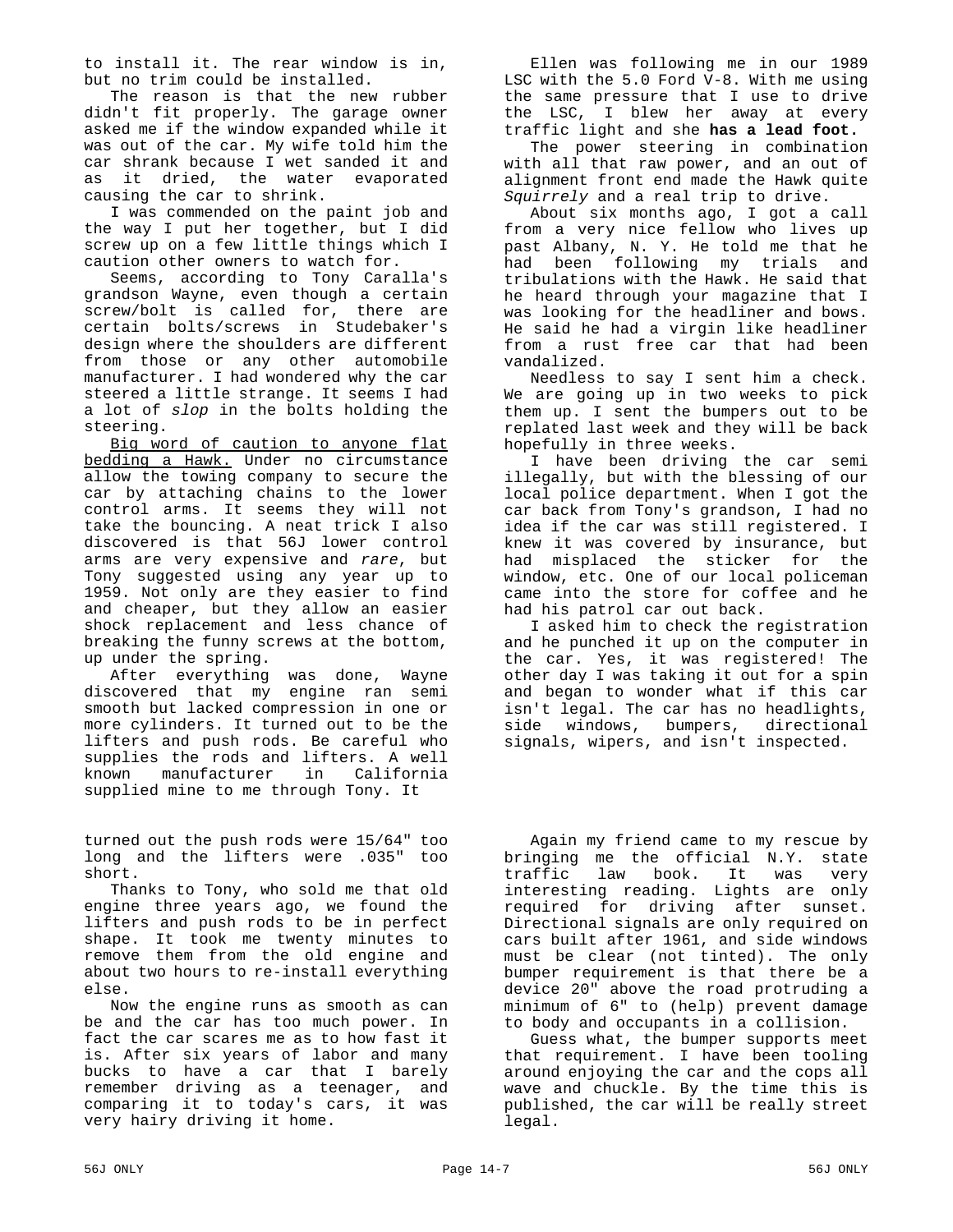We still don't know if the transmission is working right. The car accelerates real good to whatever speed I want, but won't shift to high range by itself. If I take my foot off the gas and then press down it will maintain a cruise of 55 MPH at about 2200/2350 RPM.

#### *TOM SNYDER DYERSVILLE, IOWA* April 25, 1992

Here is another helpful hint I wish to pass along. It was always a chore to lubricate the power brake booster (Hydrovac). Either remove the battery or remove the Hydrovac to get to the fitting.

Today I figured out a better way! A regular 6" piece of Studebaker brake line will screw right in place of the plug. Carefully bend the line in an arc to curve upward in front of the battery.



Either a syringe or plastic pouch (1 tsp) for oiling small pumps will fit right in the top of the<br>brake line. brake line.<br>Viola!! A 20 A 20 minute job took 5 minutes.

A question about leaks in the

trunk. Some owners claim no leaks and others have constant water leaks. I have siliconed the top trim piece that caps the inside top of the fin, but still no luck.

The water stains start right on top of the wheel well inside the trunk. Where is the water coming from? Any ideas? (note: trunk or window weatherseal?)

Also, I once asked if anyone had a cable and handle for the overdrive to transmission. Any help available?

P.S. I haven't forgotten about making a video.

#### *DENNIS LARKIN LA CRESCENTA, CA* May 23, 1992

I thought I'd spend a few moments to share my experience with creating a replacement headliner for my Golden Hawk. As my car had no headliner at all, my greatest challenge was to make the patterns.

Thanks to the generosity of member Bob Dietzler, I was able to take some rough measurements from a car with a headliner intact. The first thing I realized was that each piece is a study

in compound curves (not a straight edge to be found). My process became one of trial and error as the shapes need fairly critical tolerances to fit correctly.

I also decided to attempt to adapt headliner material from a 1968 International Travelall. The panels were quite large with a similar hole pattern (slightly smaller) and I briefly thought I could make them work. Unfortunately, the old material was too brittle to be of use as it kept breaking when forced into the tight curves. I was able to make use of this disaster however, to adjust my shapes more accurately.

The good news from all this is that the plastic bows from the Travelall are exactly like the Golden Hawk in contour, though somewhat longer. All they needed was painting and trimming to size - a major find.

Not to be denied and unable to find a modern perforated cardboard, I chose a creative solution which I found to be acceptable. I bought white perforated foam backed vinyl headlining material from my local upholstery materials supplier along with the appropriate spray adhesive. As a backing, from my local art supply store, I used black mat board in large sheets, big enough to cut the patterns from.

The single ply mat board is flexible enough to take the tight compound curves. The perforated vinyl gives the look and the Travelall ribs snap right into place.

One note of caution is that the vinyl wrinkles badly when it is forced into the inside curves and requires extensive and careful steam heat shrinking, a

touchy procedure. When done correctly, the end results are excellent. So until such time as someone locates a modern replacement for the perforated cardboard, I feel this solution is more than adequate.

Next time I'll share my adventures with swapping an ultramatic for a 3 speed/overdrive which I'm right in the middle of doing. I need a steering column with power steering (don't you also?).

#### *BRENT HAGEN PORTLAND OREGON*

June 1, 1992

This is just a short note to let you know I mailed you a steering wheel for your casting project. The wheel came off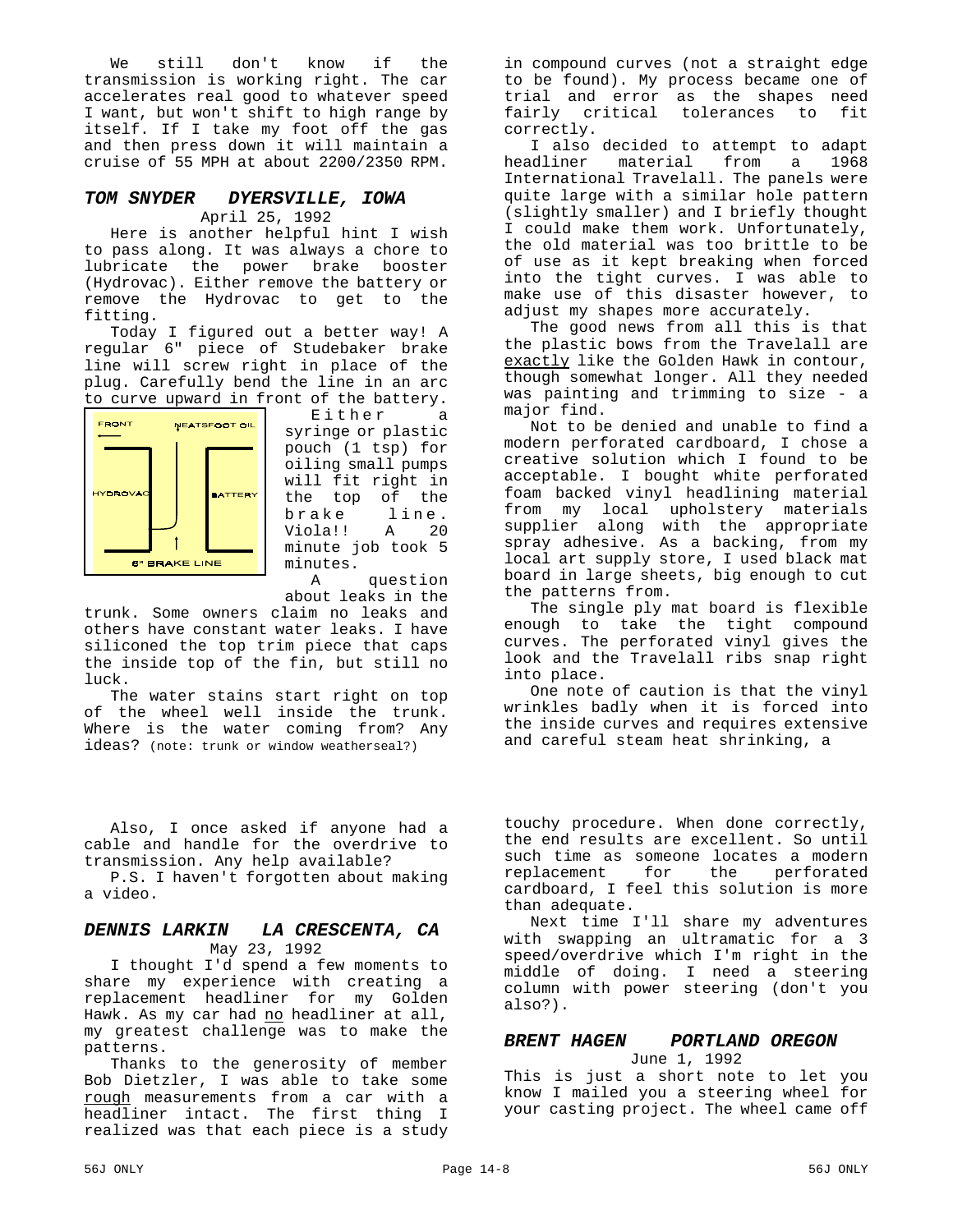SN # 6800466, the Hawk of Bryan Edmonds which Bob Thompson and I parted out.

This car had silver Studebaker script on the front fenders. The trunk script was missing and it had the wiring harness junction block terminals on the firewall. Interesting was that it was missing the "fasten seat belts" decal on the dashboard, although it was equipped originally with seat belts.

By the way, the big numbers I spoke of in my last letter, on the left firewall of Bob's and my cars is the order number and matches the numbers on our original production orders. The same numbers were also found under the glove boxes.

Bob and I are working on getting our frames welded up front. I'm having some "fish plates" made up for the weak area by the front cross member. I also have to repair the top of one upper A-frame mount. It was badly cracked and about ready to break loose. Fortunately, I caught it before it did.

#### *DEBORAH SHIPIONE TUCSON, ARIZONA* June 15, 1992

How did your steering wheel turn out??? I am getting ready to paint and reupholster now, so the steering wheel will be soon needed.

I lost a tire a couple of weeks ago while driving down the road, due to a mechanic stripping the bolts on my drum. So now, I am in need of not only a rear drum but I lost my hubcap in the process and cannot find it anywhere. My car has the wire wheel type.

Any ideas on where I can locate one? The shop is only willing to pay for half and I know they aren't cheap. Also does anyone know of any upholstery kits

available? I still have a lot of parts available if anyone needs any cheap. (NOTE: Drum has been found. Parts are listed in ad section.)

#### *BILL GLASS VALHALLA, NEW YORK* July 3, 1992

The Golden Hawk is finally road worthy. It passed the N.Y. state emissions better than my 1989 Lincoln. Upper limits on one test is 700 PPM, the Hawk came in at 290. The Mechanic almost croaked. I will tell you that Rhode Island Wiring's Harness is so good that the directional signals worked the first time I hooked them up.

Now I'm going to start trouble with this letter. I want to caution all Hawk owners on things that don't fit or work.

The new weather seal, window rubbers sold by various firms, do not fit. They are more than a scant TOO BIG and they do not allow the outer and inner stainless trim to fit properly. I am extremely serious on this one as it has caused me much grief, but the windows are finally in.

The next thing that doesn't work is the "new" vent window rubbers. They are too long and the holes are in the wrong place. The first one I did was a real joy, the second went in a little easier since I learned how to trim them.

BIG CAUTION.... Unless you are a true Masochist, NEVER remove the rear quarter windows. Contrary to all the pictures, with the guy in the lab coat shown in the service manual installing them, THEY DO NOT GO IN without a sledge hammer and a large piece of wood. The installation of those two windows are an easy method to cause a divorce.

I bought, from Bill Fennessy in Tennessee, a set of NOS "spoked" hub caps. They are truly gorgeous but a big risk to install them for anything but a show. What was interesting about them is that the inner circle surrounding the emblem had a "gold" wash, which really makes them great. Since I had a very old set, I played around at the store last Saturday and re-created the look of the NOS caps.

What I did was mask off the emblem(s), and then I sprayed TESTORS #1642 Metal Flake Lime Gold (transparent) hobby paint. The look is outrageous. For the emblems I used Floquil Polly S #400402 B&M Red paint,

and a normal white and a normal black. I then oversprayed with a coat of gloss.

By the way, I have found that if your front fenders are installed properly, you do not need to remove the doors to install new weatherstripping, especially if it took you three years to align the doors. Apply a small amount of adhesive to the upper and lower sections and then push in the rubber. The tight fit behind the hinges will keep the rubber in place, and the top and bottom adhesive will keep it from going anywhere.

GREAT STORY... During construction/demolition/restoration, I removed the body plate from the cowl. Somehow over the last three years, it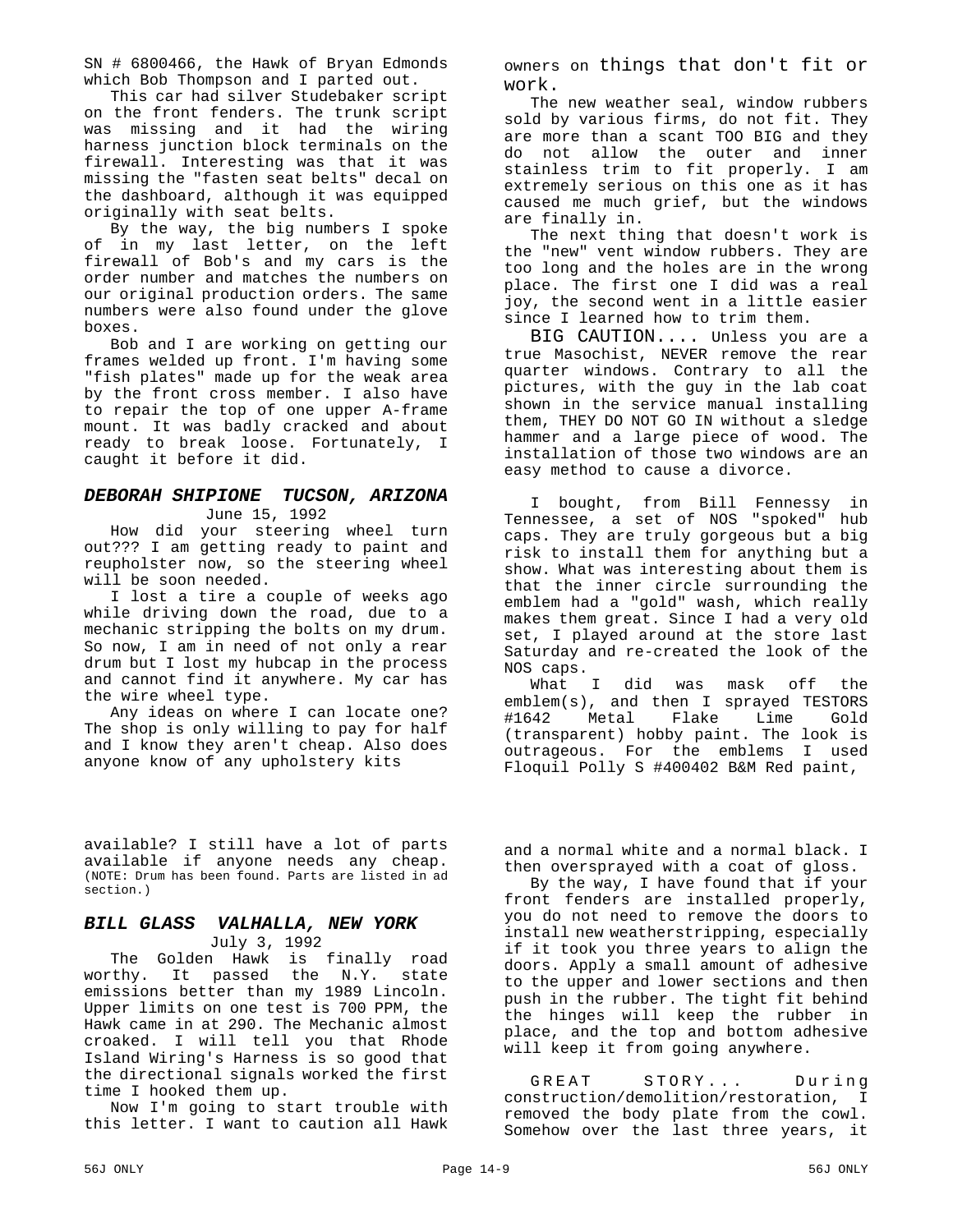got lost. I was panic ridden since it made the car illegitimate without it. Last night I took my daughter out for Mickey D's. The door panels weren't in place since we were aligning the windows. Robin kept laughing at all the rattles. When we got home she stuck her hand in the door bottom and pulled out two wrenches, 20 nuts and screws, and the BODY PLATE. It had been in the passenger door for all this time.

Last Sunday, father's day, was a Studebaker meet sponsored by the Manhattan Studebaker Club of NY, and it was held at the New York Botanical Gardens in the Bronx. Without any side window, hey they were rolled down, and no rear view mirrors, we left my house and drove to the Bronx where we had 27 Studebakers. It was the largest turnout in the club's history. What bothers me is that after that day I discovered that nobody wants Studebakers, reason?

We had 27 of them, parked in the Bronx, left unattended, and NOBODY STOLE ONE!!!

As a joke, I made up some T-shirts for my mom, wife, daughter, and me. On the front pocket there is a logo that utilizes the Pepsi/Studebaker logo, and around it is written, BONDO BILLY AND HIS ALL GIRL PIT CREW, >>>> But the back is the neatest part. Across the shoulders it says in bright red, 1956 Golden Hawk, then below that in a bright light blue is a very large "56J". To top things off, superimposed is an exploded view diagram from the Body Parts Catalog of a Golden Hawk, showing all the sub group parts.

A while ago I had my steering wheel restored. Well, after off and on, and off and on etc. it started to show

stress and minor cracks. Over the weekend I used some epoxy made for steering wheels, and some Ditzler Polyester finish putty, then I painted it with Dupont Cronar White and sprayed URO clear. Boy "do" it look great.

I have a question that nobody can answer. The big cross member that runs under the door post, does that get bolted up into the floor pan? The floor pan shows a hole, but there is confusion. If anyone knows, it would sure help.



Take Care Bondo Billy

# **LARK CLUB**

Ray Bick of St. Petersburg, Fl. has organized the Studebaker Lark Club. He ran an ad in <u>Turning Wheels</u> so I wrote to him and he sent me a flyer. Since many of you have more than one type of Studebaker, I thought I'd pass this information along.

"The Studebaker Lark Club was organized with a handful of Studebaker Lark enthusiasts in 1990. We're an association of 1959, 1960, and 1961 Studebaker Lark owners dedicated to keeping our Studebakers humming happily down the road.

We exchange valuable information on parts availability, literature, service tips, pictures, meets, good comraderie and more through The Studebaker Lark Club Newsletter. Each issue is packed with classified ads geared exclusively to the "world of Studebaker Lark Motoring". Although we specialize in Larks manufactured in 1959, 1960 and 1961, you'll find that many of our member's interest includes the complete Lark line".

There is a yearly charge for dues and you can obtain an application by writing to:

Ray Bick 5220 Brittany Drive South Suite #1302 St. Petersburg, Florida 33715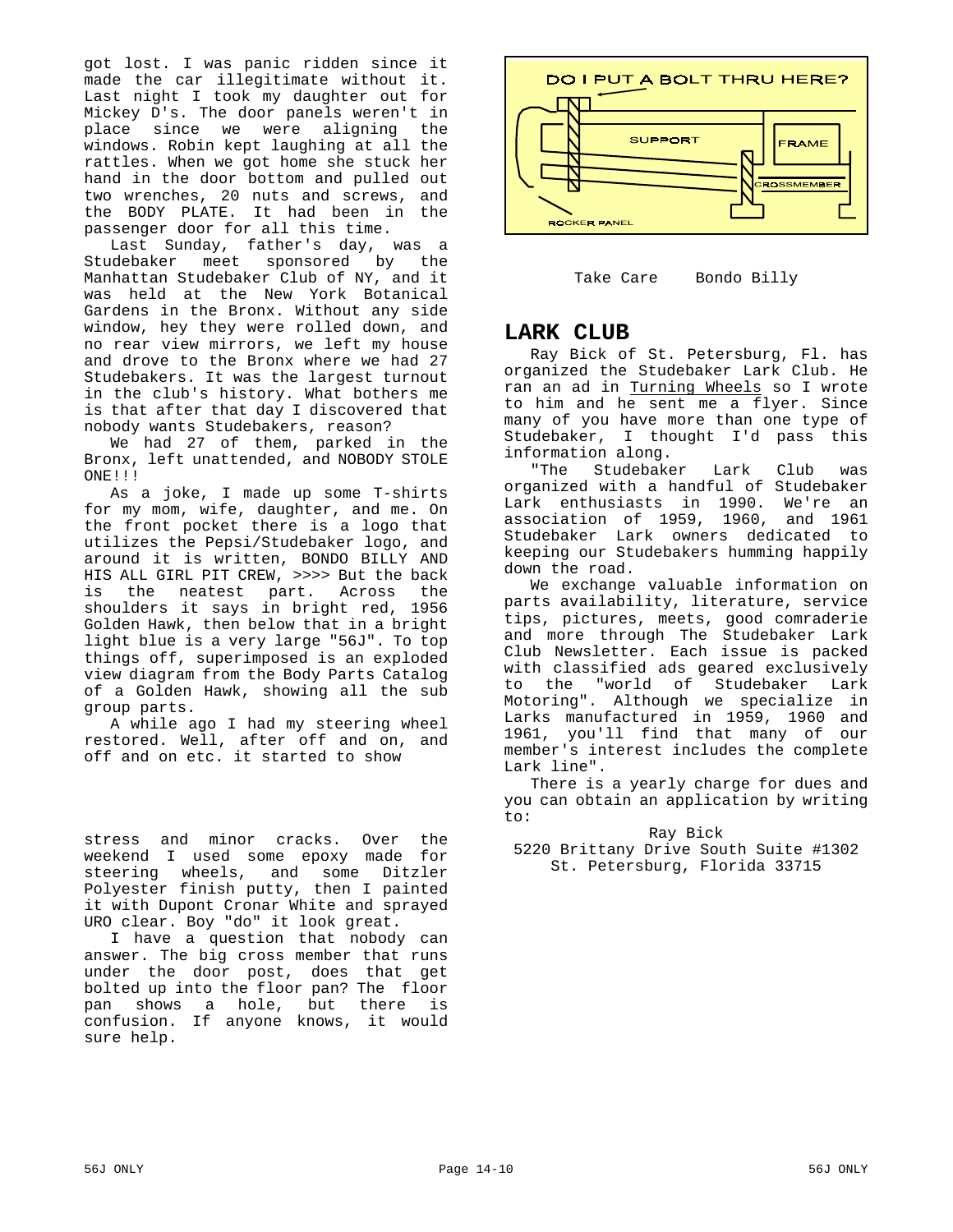# *WANT ADS*

Ads will run for one issue and should be subject related.

### *FOR SALE*

1956 Golden Hawk 3 sp/od, 374 CID Packard V-8, red/white, \$8500. Bob Lehman 8940 Parkland Dr El Paso, Texas 79925 Tel. 915-595-1277

I have lots of parts available if anyone needs any cheap (valves, camshaft, crankshaft, pushrods, bearings, dash, radio). Wanted, wire hubcap.

> Deborah Shipione 3650 W. Sahuaro Divide Tucson, Arizona 85741 Tel. 602-744-9739

Studebaker paints, 1929-64, acrylic, enamel and lacquer. Automotive Paints Ultd. 919-599-5155 (NC)

Studebaker tachometers converted to modern circuitry. We repair all American, foreign, mechanical and electronic speedometers and tachometers, we remanufacture dials, odometers and printed glass. Call or write for more info and our free price list.

APT Speedometer Specialists Inc. 9632 Humboldt Ave S. Bloomington, Mn 55431 612-881-7095 7 days/nights

Brake & fuel lines in stainless steel, pre-bent on our CNC tube bender, we duplicate to OE specifications for all makes & models.

Classic & Performance Specialties, Inc. 6509 Transit, Unit B1

Bowmansville, N.Y. 14026 716-681-2553

11x14 prints of 1956 Golden Hawk, along with 1926, 2-1952's with Laurel & Hardy and Our Gang, 1934 with Newman Altman - Standard Surplus in background, 1952 R Series trucks, 1957 GH, 1963 Avanti, 1953 Commander hardtop, 1929 President. 10 of one print or 10 different at \$19.00.

> Richard Quinn 20026 S. Wolf Road Mokena, Il. 60448

Reproduction oil filter decal, red with black lettering. Produced by *Autosport Specialties.* \$3.00 **+ SASE**. Frank Ambrogio 1025 Nodding Pines Way Casselberry, Florida 32707

#### *WANTED*

Wanted, cable and handle for the overdrive to transmission. Tom Snyder 611 2nd St. S.E. Dyersville, Iowa 52040 319-875-8772

Parts wanted regardless of condition from 1956 Golden Hawks only: correct and original steering wheels, tail light housings, Check mark mouldings (the  $\sqrt[m]{ }$ " moulding in front of fin), motor mounts. I can get these parts recast, replated, or revulcanized.

> Frank Ambrogio 1025 Nodding Pines Way Casselberry, Florida 32707

#### **HERE WE GROW AGAIN**

Our membership continues to increase as more and more 1956 Golden Hawk owners hear about us. Thanks to all who have spread the word.

Please update your rosters as we welcome the following members.

- 129 Bob Lehman 8940 Parkland Dr. El Paso, Texas 79925 915-591-4-20
- 130 Carl F. Curtis P. O. Box 693 Burlingame, Ca 94011 415-342-1671
- 131 Robert Palmer 4715 Lark Ridge Cir. Sarasota, Florida 34233 813-922-5373
- 132 William Dickerson 10 Liberty Pkwy. Baltimore, Maryland
- 133 Clifford Ginter 402 Keats Circle Salisbury, Maryland 21801 410-742-0108
- 134 Cliff Hall 1229 N. Drury Ave. Springfield, Missouri 65802 417-831-2759